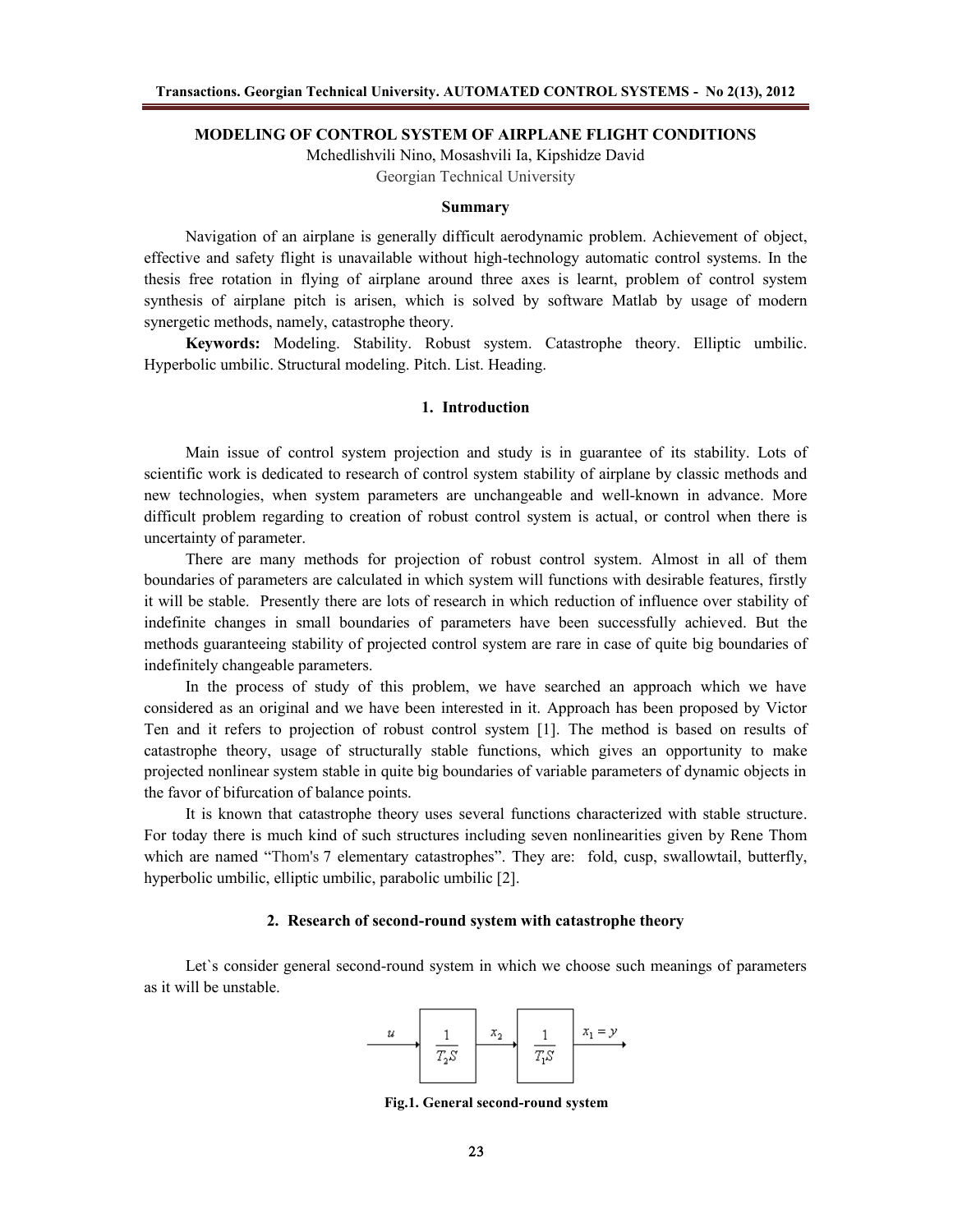Select feedback control law in a form of elliptic umbilic [1]:

$$
u = -x_2^3 + 3x_2x_1^2 - k_1(x_1^2 + x_2^2) + k_2x_2 + k_3x_1
$$
 (1)

System offered by controller may be represented in such a way:

$$
\begin{cases}\n\frac{dx_1}{dt} = \frac{1}{T_1} x_2 \\
\frac{dx_2}{dt} = \frac{1}{T_2} \left( -x_2^3 + 3x_2 x_1^2 - k_1 \left( x_1^2 + x_2^2 \right) + k_2 x_2 + k_3 x_1 \right) \\
y = x_1\n\end{cases}
$$
\n(2)

System has the following balance points:

$$
x_{1s}^1 = 0, \ \ x_{2s}^1 = 0; \tag{3}
$$

$$
x_{1s}^2 = \frac{k_3}{k_1}, \ \ x_{2s}^2 = 0 \tag{4}
$$

And appropriate stability conditions:

$$
\begin{cases}\n-\frac{k_2}{T_2} > 0, \\
\frac{k_3}{T_1 T_2} < 0,\n\end{cases} \tag{5}
$$

$$
\begin{cases}\n-\frac{3k_3^2 + k_2k_1^2}{k_1^2T_2} > 0, \\
\frac{k_3}{T_1T_2} > 0.\n\end{cases}
$$
\n(6)

(3) and (4) points are alternatives.

Let us assume that  $T_1$  parameter may be changed but will be remained positively. If both  $k_2$ and  $k_3$  is negative and  $|k_2| < 3 \frac{k_3}{l_2^2}$ 1 2  $\vert 2 \vert < 3 \frac{\mu_3}{12}$ *k*  $|k_2| < 3 \frac{k_3^2}{\hbar^2}$ , then meaning of  $T_2$  parameter is unessential. It can obtain any meaning, both positive and negative. In the moment of changing balance point (3) becomes unstable (disappeared). The same is the condition when balance point (3) is stable, but (4) becomes unstable (disappeared).

Results of modeling in Matlab computer system are presented accordingly on image 2. We can see that phase paths strive for (0,0) and  $\left| \frac{\kappa_3}{k}, 0 \right|$ J  $\backslash$  $\overline{\phantom{a}}$  $\setminus$ ſ ,0 1 3 *k*  $\left(\frac{k_3}{l}, 0\right)$  balance points.

On image 2 phase portrait is constructed for the following meanings of parameters:  $k_1 = 1$ ;  $k_2 = -5$ ;  $k_3 = -2$ ;  $T_1 = 100$  and for variable parameters  $T_2 = \text{var (from -4500 to 4500)}$ pitch 1000) with initial condition  $x = (-1,0)$ .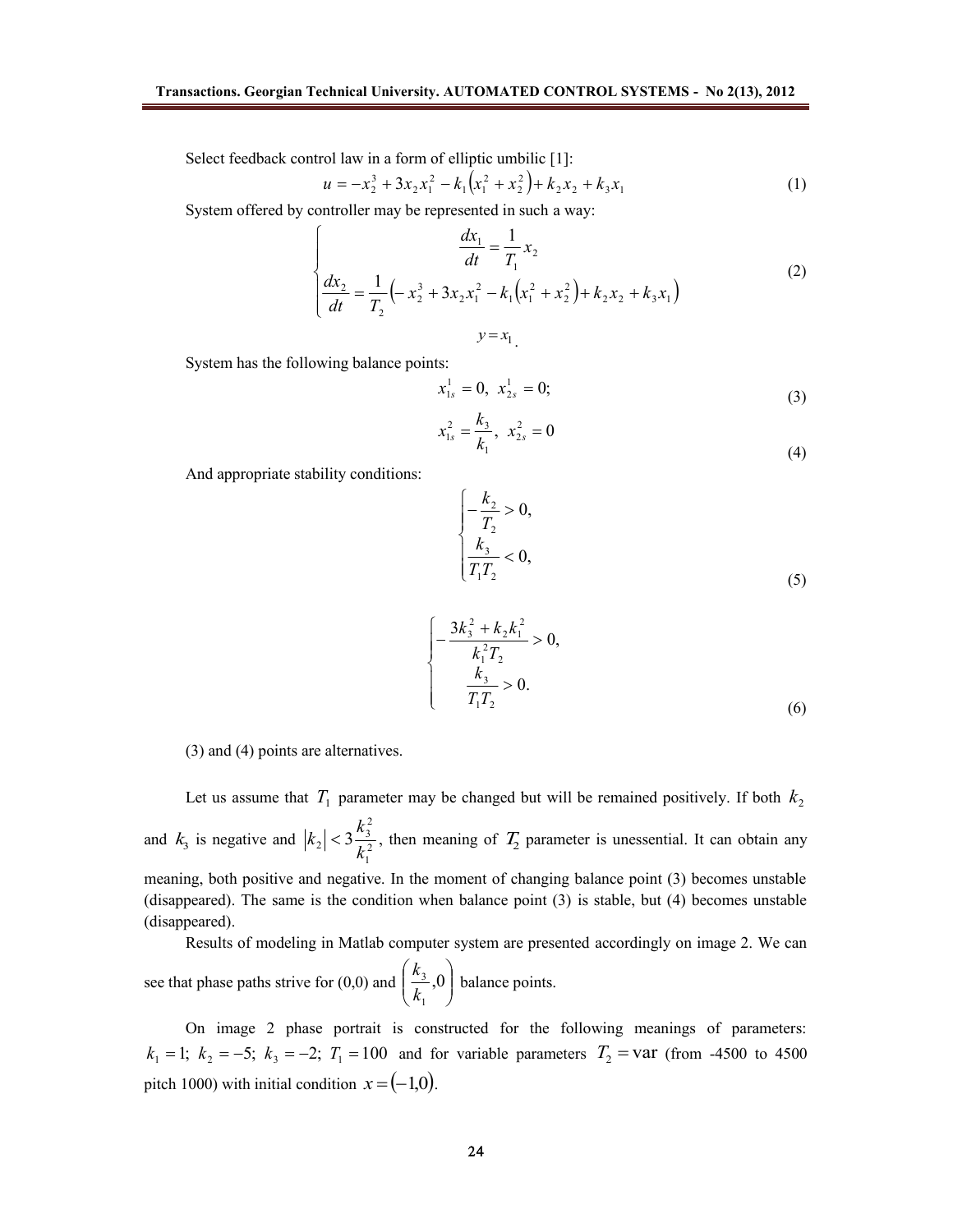

**Fig.2.** Phase portrait is built  $k_1 = 1$ ;  $k_2 = -5$ ;  $k_3 = -2$ ;  $T_1 = 100$ 

We have built dynamic characteristics for visualization of current processes. They are shown on Figure 3:



**of hyperbolic umbilic**

We can easily see existence of two balance points on the picture.

We have used other function of controller from the list of Thom's elementary catastrophes. Namely, hyperbolic umbilic:  $u = x_2^3 + x_1^3 + k_1x_2x_1 - k_2x_2 + k_3x_1$ .

We have selected coefficients, made modeling and obtained the following image (Fig.4).

From this result we can also see existence of two balance points.

We have draw up a model Simulink and carried out modeling. At the time of one of the experiments, catastrophe has been fixed on oscilloscope (Figure 5).

Based on above described method, we have considered a real example: problem of pitch control.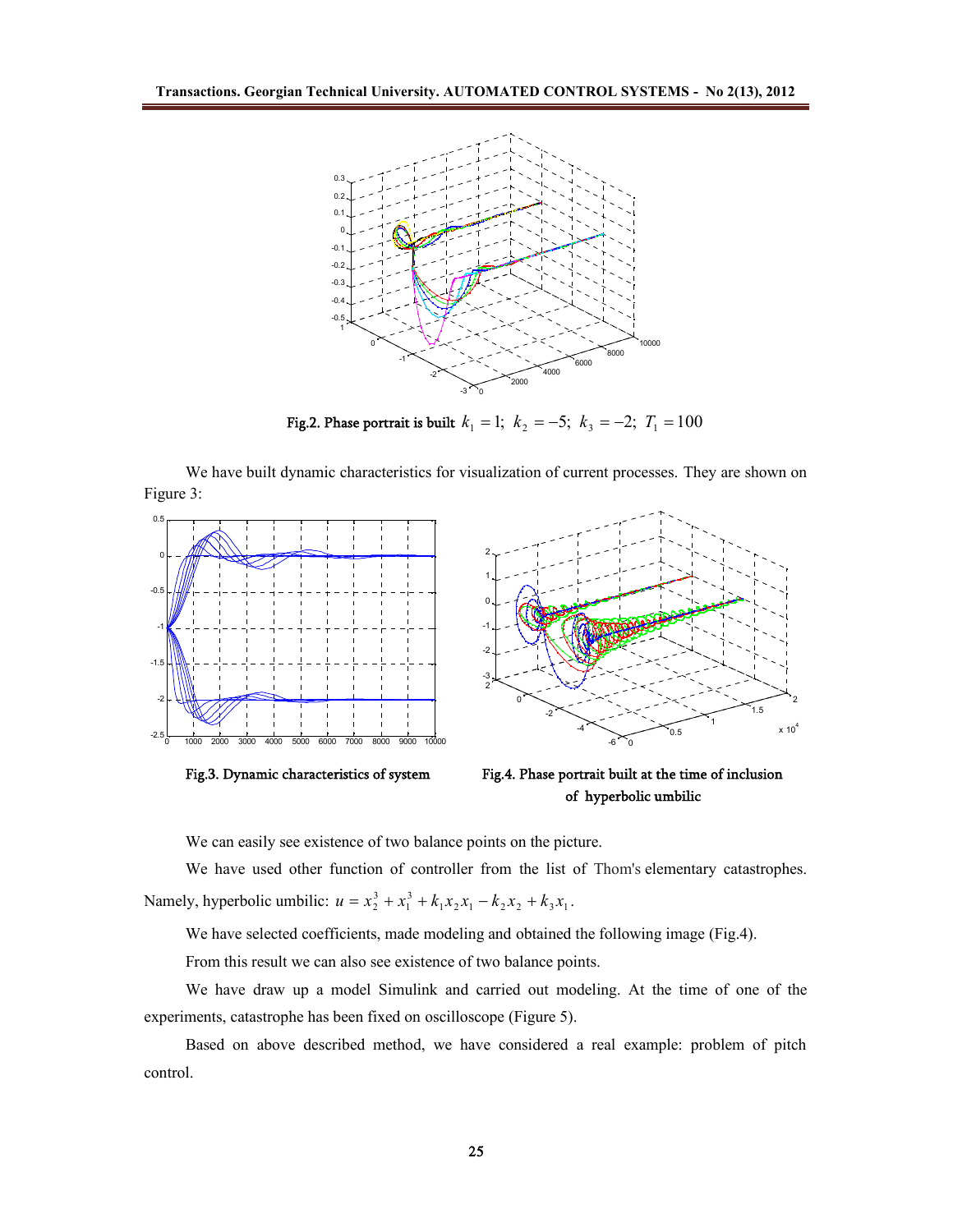

**Fig.5. Modeling scheme in Simulink system**

# **3. Research of pitch dynamic with catastrophe theory**

Motion of aircraft is united process, although these difficult motions are divided into simple types (pitch, list, motion of center of mass, vertical motion and etc.). In frequent cases it is sufficient to confine to longitudinal and diametrical motions.

Let us consider dynamic of pitch. Generally it has a quite difficult structure and is described with systems of nonlinear differential equation of higher order, but we can pick up dynamic subsystem, variables and parameters of which characterize angles and their connections by dependence with flight control.



**Fig.6. Airplane motion angles**

Dynamic of isolated angular motion of airplane is described with the following differential equations:

$$
\dot{x} = Ax + Bu
$$

$$
y = Cx
$$

Where matrix A, B and C have the following (nominal) meanings: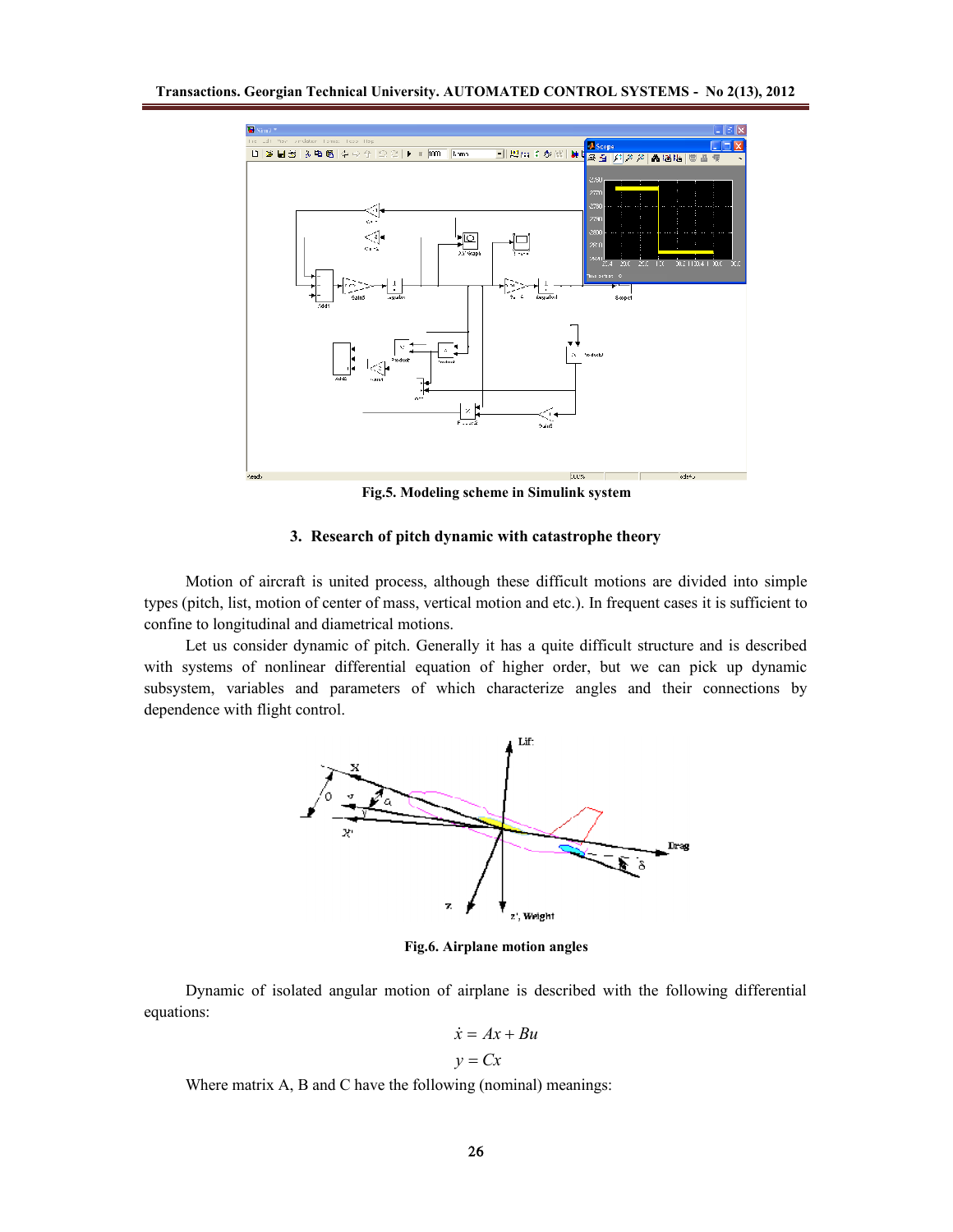$$
A = \begin{pmatrix} a_y^a & 0 & -a_y^a \\ a_{m_z}^a & -a_{m_z}^a & -a_{m_z}^a \\ 0 & 1 & 0 \end{pmatrix}, B = \begin{pmatrix} 0 \\ a_{m_z}^{\delta_a} \\ 0 \end{pmatrix}, C = \begin{pmatrix} 0 & 0 & 1 \end{pmatrix},
$$
 (7)

With nominal parameters:

 $a_y^a = -2.1_{\text{[s-1]}}, \quad a_{m_z}^a = 29.4_{\text{[s-2]}}, \quad a_{m_z}^{a_z} = 2.18_{\text{[s-1]}}, \quad a_{m_z}^{\delta_a} = 60.7_{\text{[s-2]}}, \quad u = \delta_a(t).$ 

If we get incoming signal and learn (7) system dynamic stability, then we will see that it is situated on an edge of stability and is unused for practice. Let us select control law with the following form:

$$
u = -\frac{1}{b_2} (k_1 (x_3^2 + x_2^2) - k_2 x_3 - k_3 x_2).
$$
 (8)

Therefore, (7) system in addition to (8) will receive the appearance:

$$
\begin{cases}\n\frac{dx_1}{dt} = a_y^a x_1 - a_y^a x_3 \\
\frac{dx_2}{dt} = a_{m_z}^a x_1 - a_{m_z}^{a_2} x_2 - a_{m_z}^a x_3 - k_1 (x_3^2 + x_2^2) + k_2 x_3 + k_3 x_2 \\
\frac{dx_3}{dt} = x_2 \\
y = x_3\n\end{cases}
$$
\n(9)

New nonlinear control system (9) has two balance points:

$$
x_1 = 0; \ x_2 = 0; \ x_3 = 0; \tag{10}
$$

$$
x_1 = x_3 = \frac{k_2}{k_1}, \ x_2 = 0 \tag{11}
$$

(10) Stability provision of balance point is:

$$
\begin{cases}\n a_{\frac{m}{2}}^{\omega_z} - k_3 - a_{\frac{m}{2}}^{\omega} > 0, \\
 \left( a_{\frac{m}{2}}^{\omega_z} - k_3 - a_{\frac{m}{2}}^{\omega} \right) \left( a_{\frac{m}{2}}^{\omega} \left( k_3 - a_{\frac{m}{2}}^{\omega} \right) - k_2 + a_{\frac{m}{2}}^{\omega} \right) - k_2 a_{\frac{m}{2}}^{\omega} > 0, \\
 k_2 a_{\frac{m}{2}}^{\omega} > 0.\n \end{cases}\n \tag{12}
$$

(11) Stability provision of balance point is:

$$
\begin{cases} a_{m_z}^{\omega_z} + k_3 - a_y^{\alpha} > 0, \\ \left( a_{m_z}^{\omega_z} + k_3 - a_y^{\alpha} \right) \left( a_y^{\alpha} \left( k_3 - a_{m_z}^{\omega_z} \right) + k_2 + a_{m_z}^{\alpha} \right) + k_2 a_y^{\alpha} > 0, \\ - k_2 a_y^{\alpha} > 0. \end{cases}
$$

As we see, last inequalities of both provisions are confrontational. If parameter satisfies one of these provisions, then the system strives to appropriate balance point. If some time later parameter gets satisfactory meaning of second provision, then current balance point becomes unstable and it is disappeared. Then the other stable balance point is created. Therefore, for (9) system stability it is not important which meaning will be received by parameter, except zero, in any case (9) system will be stable.